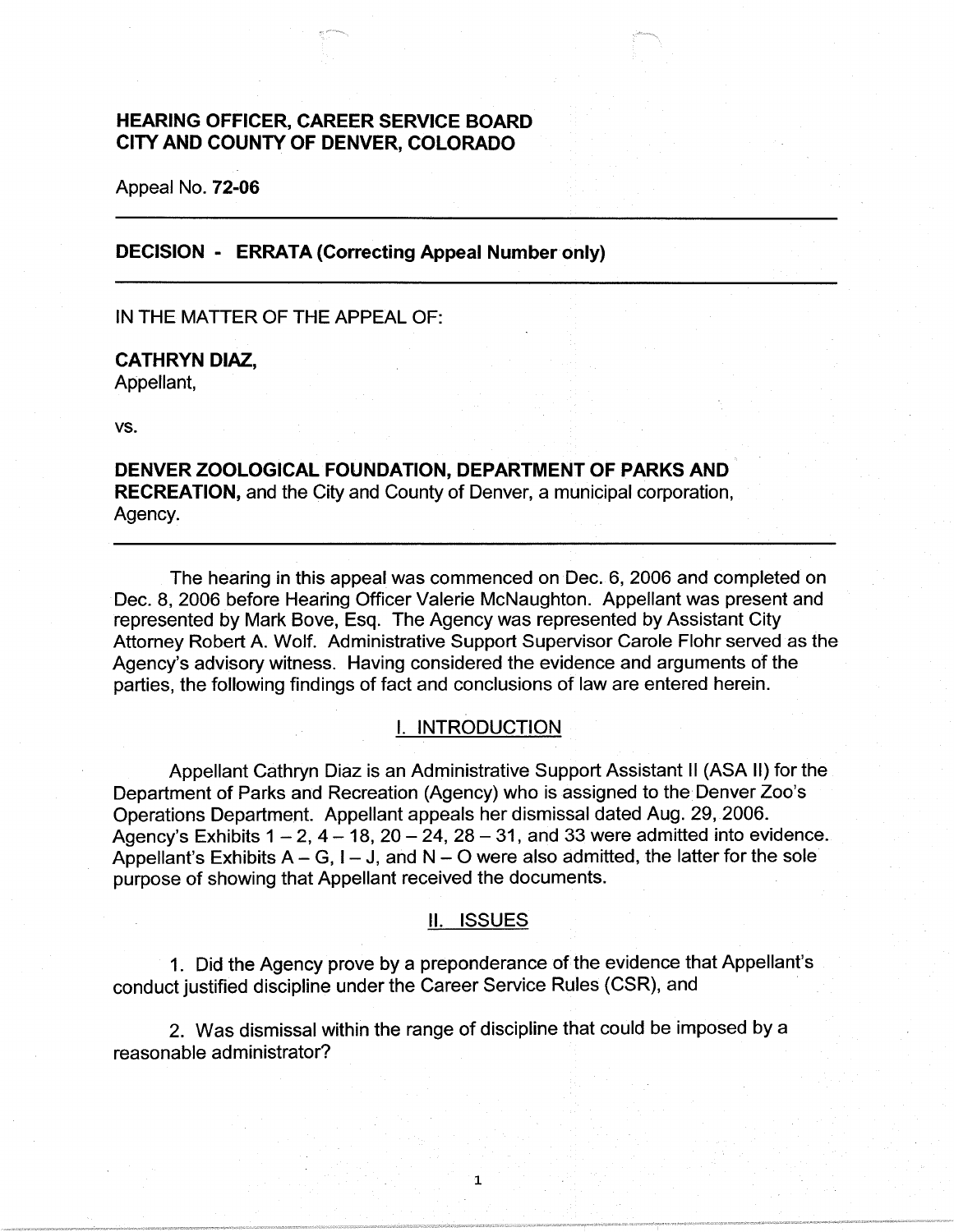## Ill. FINDINGS OF FACT

The Agency terminated Appellant based upon a performance incident which occurred on June 23, 2006 and continued unsatisfactory performance. [Exh. 1.] Appellant asserts that the termination violated the Career Service Rules.

Before her termination, Appellant served as clerical support for Operations Supervisor Carol Flohr at the Denver Zoo Operations Department, the two-person unit that performs general administrative duties for the zoo. Appellant's job responsibilities were to handle general clerical duties, mail, petty cash, credit cards, radios and paychecks for zoo employees and departments.

Appellant's work procedure required her to log in all packages with the time, vendor, and recipient, and notify the recipient within ten minutes of receipt. [Exhs. 6, 7.] In 2004 and 2005, Ms. Flohr often reminded Appellant of her job duties and the steps needed to accomplish them, including the handling of packages. [Exhs. 6, 8, 9, 33.] Appellant was suspended for two weeks in August 2005 for performance problems related to her package delivery responsibilities. [Exh. 23.]

At 8:30 a.m. on Friday, June 23, 2006, Administrative Support Supervisor Carole Flohr informed Appellant that Area Supervisor Charlie Radcliffe from Tropical Discovery was expecting a FedEx package containing snakes, and that he would like to be notified as soon as it arrives. Mr. Radcliffe came down at lunchtime that day to find out if the package had been delivered. Ms. Flohr checked with Appellant a few times during the day to see if it had arrived. At 2:20 pm, Ms. Flohr saw a box on Appellant's desk addressed to Zoo Curator Rick Haeffner, and asked Appellant to call Mr. Radcliffe to see if that could be his box. Mr. Haeffner is Mr. Radcliffe's supervisor in Tropical Discovery. Appellant did so, and Mr. Radcliffe confirmed that the box was indeed the green snake from South America that he had been expecting. Mr. Radcliffe picked it up an hour later.

Appellant received the package from FedEx at 1 :25 pm, and logged it in as "1 box" for Rick Haeffner in the "Animal" Department. [Exh. C-8.] Appellant testified that she called Mr. Haeffner as soon as it arrived. Appellant also stated she did not think it was the anticipated box because it was not marked "live animal". Appellant was aware that the zoo did not use FedEx's recommended procedures in marking shipments containing live animals. The one-hour delay in identifying the package did not cause harm to the reptile.

Mr. Haeffner has worked a Sunday through Thursday schedule for the past thirteen years, and was therefore not at work to receive phone calls on Friday June 23<sup>rd</sup>. Mr. Haeffner checked his messages on Sunday when he returned to work, and found no message from Appellant about the arrival of the package. The tropical snake could have suffered from lack of sufficient water and warmth if it was not cared for until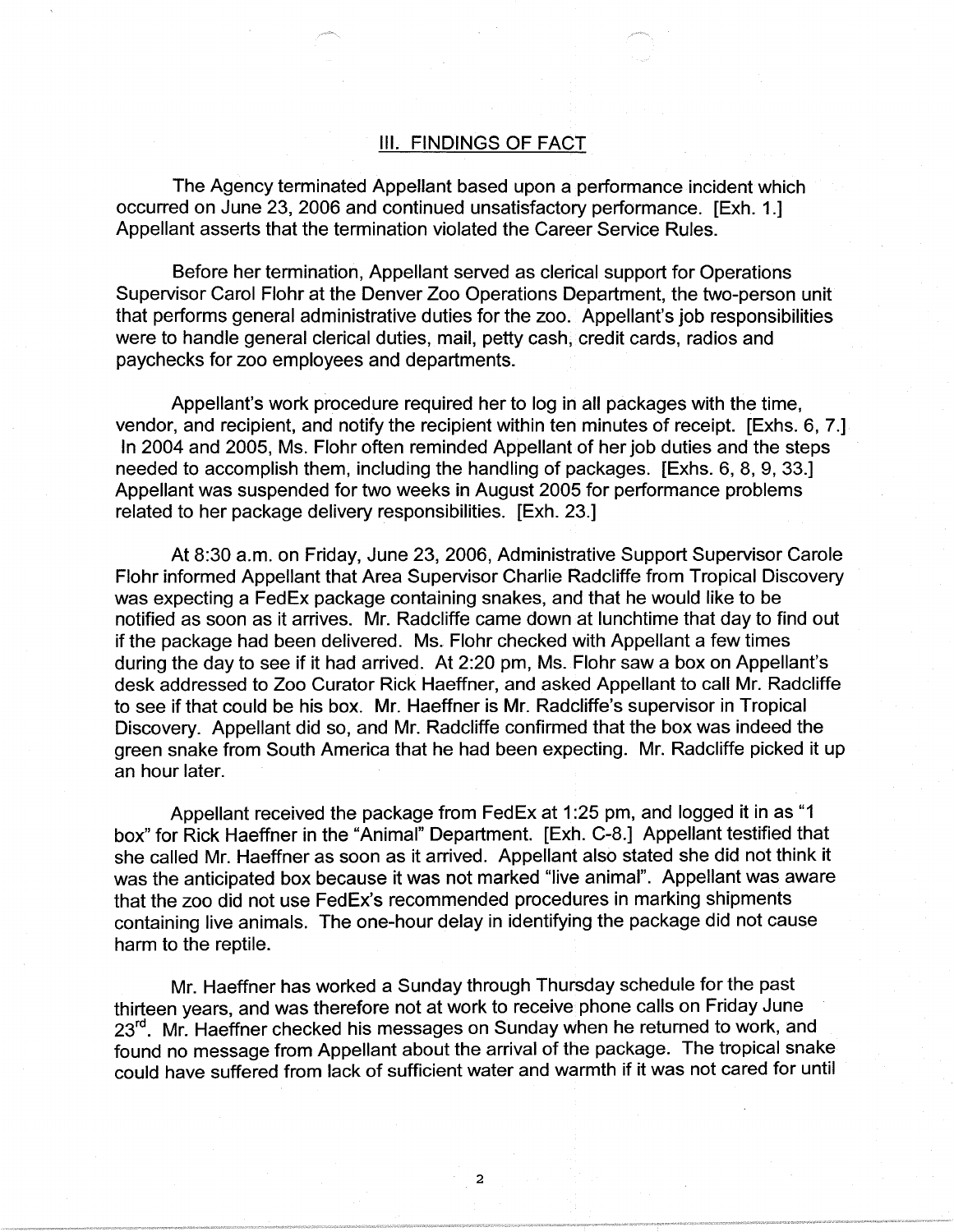Mr. Haeffner returned to work two days after arrival of the package. [Testimony of Mr. Haeffner.]

On Aug. 4, 2006, Appellant's performance for the period of April 1<sup>st</sup> to July 14. 2006 was rated as "successful" in four areas (service, teamwork, respect for others, safety) and "needs improvement" in accountability and in her performance of all five of her job duties. [Exh. 20.] In 2005, Appellant's work load was significantly reduced by elimination of daily work orders and keeper reports. Nonetheless, Appellant processed only 53% of the credit card distributions and 21 % of the petty cash vouchers. [Exhs. 10, 11.] Appellant responded that many employees chose to go to Ms. Flohr for those services, and Ms. Flohr did not redirect them to her. [Exh. E.] Employees and visitors must pass Appellant's desk in order to reach Ms. Flohr's office. Appellant admitted that there were errors in three data entry assignments. [Exhs. 12, 13 and G.] One of the assignments still contained visually obvious and critical mistakes after three drafts were reviewed by Ms. Flohr and returned to Appellant for corrections. [Exh. G.] Appellant also admitted she made mistakes on three occasions in processing radios for repair. Some of those mistakes took lengthy questioning from Ms. Flohr to correct, and Appellant's answers contained unrelated comments. [Exh. 14.] Finally, Appellant did not complete two FedEx shipments correctly during the evaluation period. [Exhs. 8, 9.]

The pre-disciplinary letter notes that over the course of the past four years Appellant had eight prior disciplinary actions, including three suspensions for work performance problems. [Exh. 1-4.] Appellant's job classification describes her duties as routine, repetitive, with well-established procedures, specified tools, and clear instructions. The essential duties include reviewing and verifying the completeness of documents, compiling and editing databases, distributing mail, and maintaining records. Qualifications needed are responsibility, flexibility, proof-reading, and interpersonal skills. [Exh. 4.]

At the pre-disciplinary meeting, Appellant submitted her written statement that said she complied with the package procedure, and the package did not appear to be the one she had been told to look for. Appellant admitted mistakes in other FedEx shipments, and said she had not been informed of the other mistakes, or that she followed the instructions she was given. Appellant also stated Ms. Flohr often performed Appellant's petty cash, credit card or radio tasks because employees chose to bypass her. [Exh. E.] Ms. Flohr concluded that Appellant's refusal to admit these problems demonstrated she did not intend to improve her performance, and the pattern of errors seriously impacting unit efficiency would continue if a penalty less than termination was imposed. Appellant was terminated on Aug. 29, 2006.

At hearing, Appellant admitted she did not recognize the snake package or call Mr. Radcliffe for an hour after its arrival, but explained that it was not labeled as an animal or addressed to Mr. Radcliffe. Appellant said she called Mr. Haeffner to report the receipt of the package, and knew he was out until Sunday. During Appellant's suspensions, employees got used to going to Ms. Flohr for petty cash, credit cards and radios. Appellant explained that the errors in her projects were minor, the result of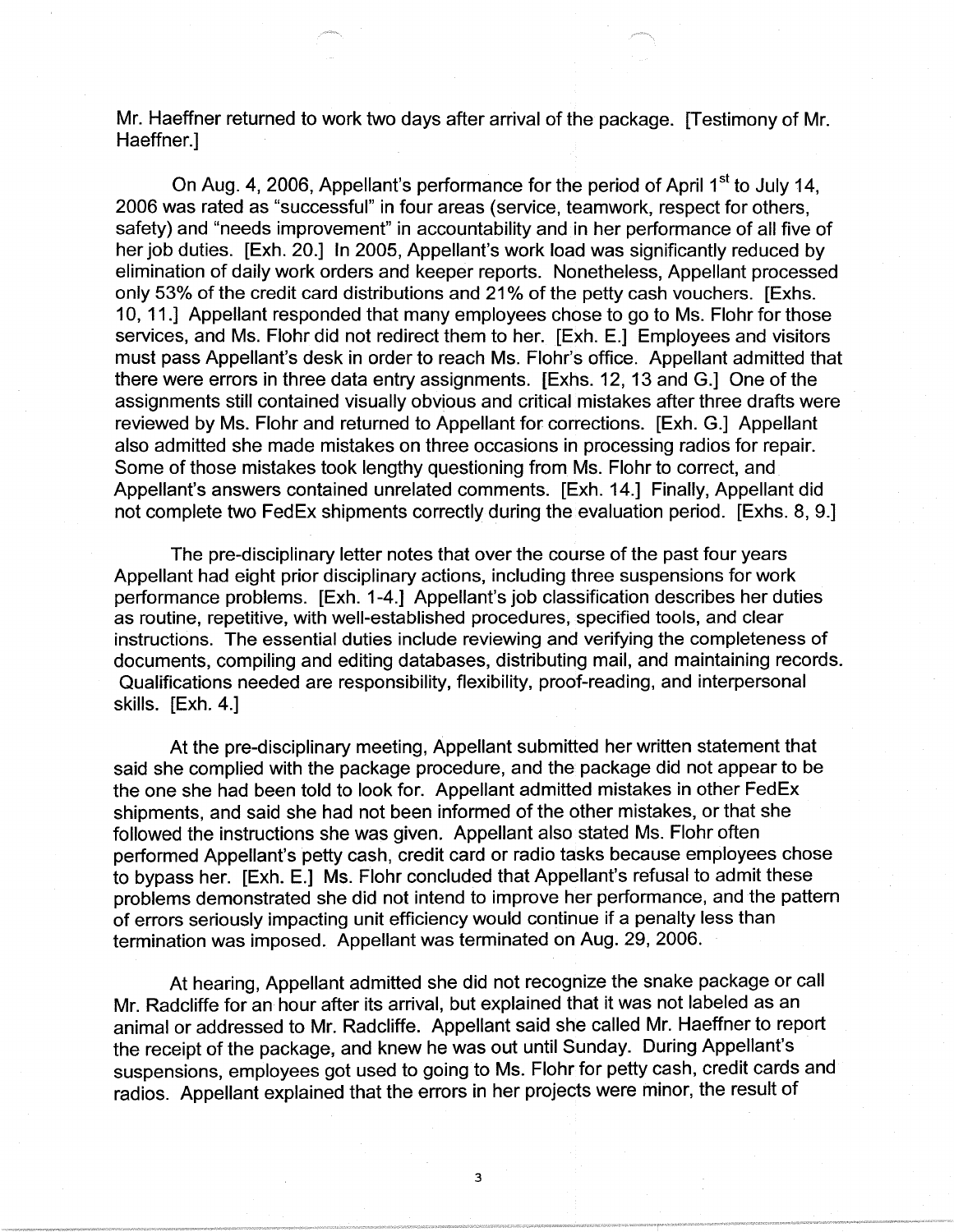typing too fast, not proofreading, or being distracted by other work. Appellant also said that most were discovered by Ms. Flohr before they went out and then corrected. Mistakes in handling packages were caused by the unanticipated early arrival of the messenger, or were corrected by FedEx. [Exhs. 8 and F.] Appellant believed she followed instructions in preparing the spreadsheet and did not see any errors. [Exh. 13.] Appellant admitted the errors shown by Exhibits 12, 14, G and K.

Appellant testified she stopped being proactive about two years ago after Ms. Flohr was critical of her efforts, and thereafter did only what she was instructed to do. Appellant believes her work does not need to be improved, and testified she was not sure a suspension would cause her to achieve the performance desired by her supervisor.

In support of her claim that the discipline was unfair, Appellant testified that Ms. Flohr told her and former employee Mike Hernandez that this would be "a bad time to be out of work." She believes she was disciplined because her wages as a Career Service employee are higher than employees not covered by the system. Appellant also stated that Ms. Flohr started "nitpicking" Mr. Hernandez after she became a supervisor, then began to do the same thing to her. Appellant felt Ms. Flohr took the interesting jobs (radios, excel spreadsheets, accounts payable) away from her and left her with those tasks she didn't do as well. Appellant also said she was given special projects during this time because she lacked sufficient work to keep her busy. Appellant believes Ms. Flohr made substantial errors in her own work, including failing to obtain keys from separating employees. [Exh. N.] Appellant submitted five letters from people who worked with her stating that she was helpful to them. [Exh. O.]

ASA Eva Santovena testified that the day after she gave testimony at Appellant's most recent Career Service appeal, she was informed that she would no longer be asked to pick up packages from Appellant, and that messages about incoming packages would now be sent over the radio. Ms. Santovena stated that it is better for her to be relieved of this duty, even though picking up packages from Operations was not a lot of trouble.

Jose Trujillo, former Superintendent of Facilities for the Zoological Foundation, testified that Appellant complained that Ms. Flohr micromanaged her in 2003. He advised her to try to cooperate, but to document any unfair treatment. Mr. Trujillo was Appellant's supervisor in 2000, and rated her performance as exceeding expectations at that time.

Mike Hernandez testified by phone that he was a co-worker of Appellant and Ms. Flohr for a few years, then worked under Ms. Flohr's supervision along with Appellant after Ms. Flohr's promotion. He observed that when Ms. Flohr's instructions were ambiguous or contradictory, Appellant would falter in her performance. Mr. Hernandez believed Ms. Flohr was jealous of his good reputation at the zoo, and that she created her own job by taking over his duties.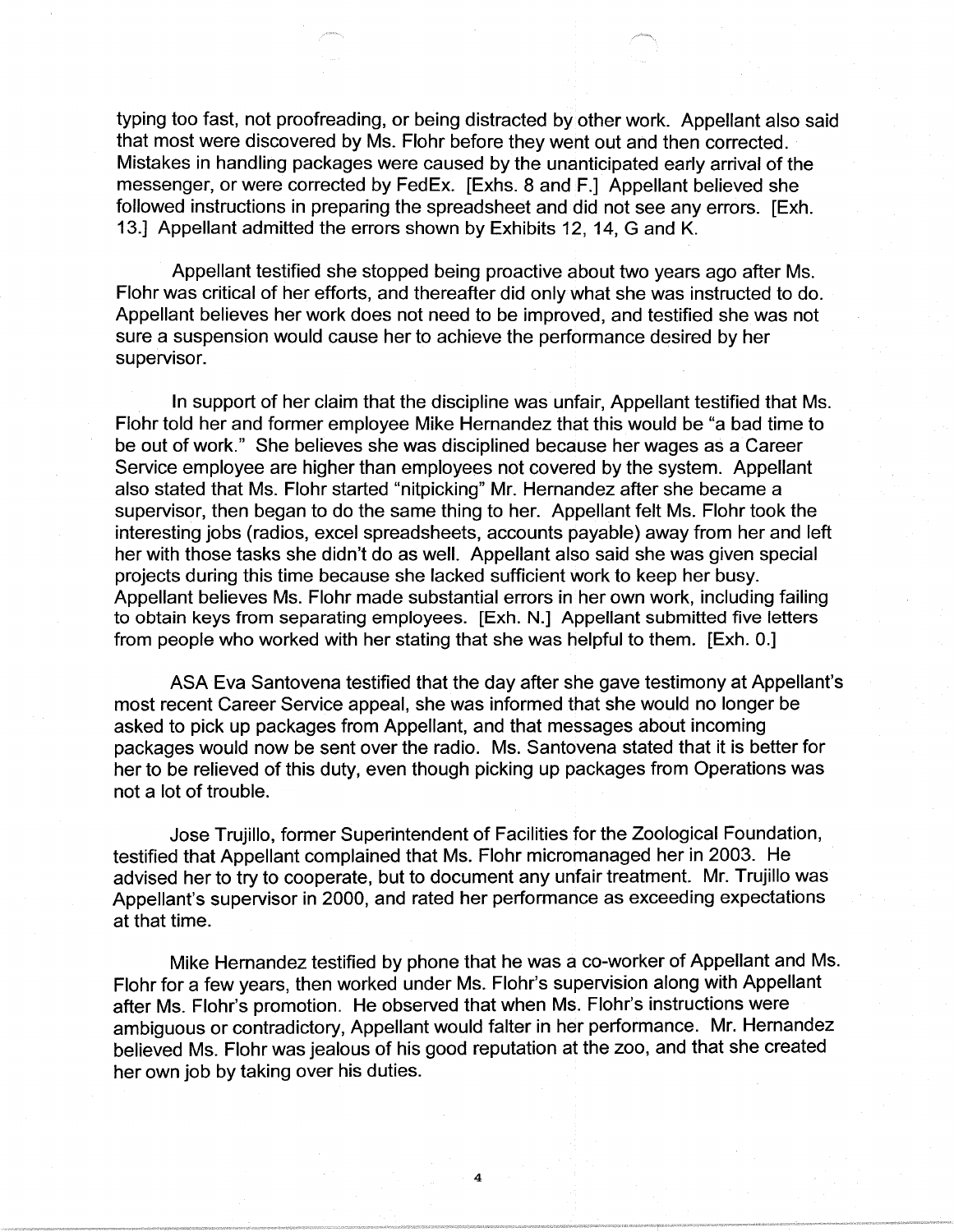HVAC worker Gene Roybal and FedEx carrier Domingo Lopez testified that Appellant was helpful and courteous in their interactions with them. Mr. Lopez did not recall whether the package he delivered on June 23, 2006 was marked "live animal". Former employee Jennifer Monk testified that Appellant trained her to perform package and mail duties, and did a good job. Appellant told her to call the recipient as soon as the package arrived, and to contact them again or have a coworker deliver it if they did not pick it up.

## IV. ANALYSIS

#### I. Career Service Rules

In this de novo hearing on the appropriateness of the termination, the Agency bears the burden to prove by a preponderance of evidence that Appellant violated the disciplinary rules as alleged, and that the termination was within the range of discipline that can be imposed under the circumstances. Turner v. Rossmiller, 535 P.2d 751 (Colo. App. 1975.); In re Gustern, CSA 128-02, 20 (12/23/02).

## A. CSR§ 16-60 A: Neglect of duty

The Agency claims Appellant was negligent in failing to deduce that the package delivered on June 23rd contained the reptile expected by Mr. Radcliffe. Appellant admits that her duties included the receipt of packages for the zoo departments, but explains her failure to immediately notify Mr. Radcliffe because the package was not addressed to Mr. Haeffner and not labeled as an animal, and so there was no reason for her to conclude that it was the snake anticipated by Tropical Discovery.

Early that morning, Appellant was instructed to watch for a package containing tropical snakes, and was reminded of the importance of that package several times by Ms. Flohr and Mr. Radcliffe's visits and requests about the package. The package arrived at 1:25 p.m., and Appellant did not notify Mr. Radcliffe of its arrival until Ms. Flohr asked her to call him at 2:20 p.m.

Appellant's job requires adaptability, attention to detail, and the ability to check information for accuracy. Appellant's stated reliance on a rigid interpretation of her job, and her technical compliance with certain defined office procedures, do not comply with her duty to assist in package delivery. Under the circumstances, Appellant's failure to call Mr. Radcliffe to determine if the only package delivered that day to the Animal Department may be the snake was neglect of her duty, especially given the harm that could have been caused by a two-day delay in caring for the reptile. [Exhs. 7 and C.]

The Agency also claims that Appellant was negligent in the performance of her duties to process petty cash vouchers, credit card distributions and the movement of radios during the three-month period covered by her third consecutive "needs improvement" PEPR/STARS evaluation. Appellant does not contest that she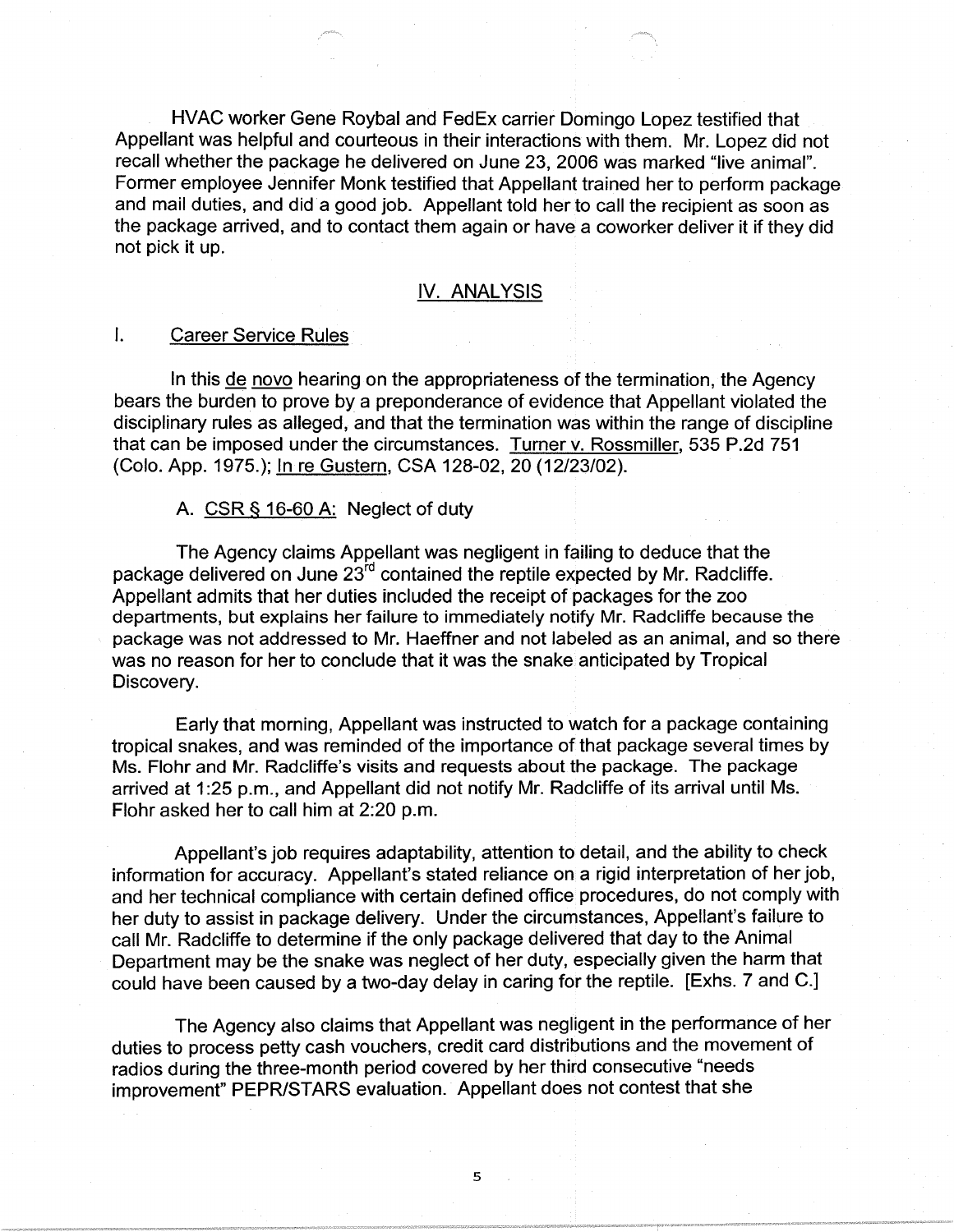processed 21 % of petty cash requests, 53% of the credit cards, and 51 % of the radio distributions. Appellant failed to take any action to perform those duties in place of supervisor, despite Ms. Flohr's previous reminders of these duties, and a notable disparity in their workloads which favored Appellant. Appellant had the opportunity to correct this pattern when employees walked by her desk on their way to see Ms. Flohr.

Appellant's duties were well defined and often reinforced by instructions, reminders and corrections from her supervisor. I conclude from Appellant's demeanor and testimony that she preferred certain of her duties, and did not give adequate attention or care to other duties that she disliked. Appellant admitted that she became distracted from her clerical duties when other employees approached, despite the need to multi-task in this position. I conclude that Appellant neglected her duties by allowing her supervisor to perform them on a regular basis, and by failing to devote the attention that was required to her clerical and other duties in order to assure they were done in a reasonably accurate and timely manner.

B. CSR § 16-60 B: Carelessness in the performance of duties

The Agency claims that Appellant was also careless in the performance of her duties by 1) failing to promptly notify Mr. Radcliffe of the delivery of the snake, and 2) inaccurately performing her clerical, monitoring and delivery duties from April to July, 2006, as indicated in the Aug.  $4<sup>th</sup>$  PEPR/STARS evaluation.

A person is careless in the performance of her duties when she is heedless of an important work duty, resulting in potential or actual significant harm. The care required by any situation is measured by that degree of care a reasonable person would use under similar circumstances. In re Gagliano, 76-06, 4 (1/2/07). A reasonable person in Appellant's position on June 23<sup>rd</sup> would have made some effort to determine if the only package delivered that day addressed to the Animal Department was the anticipated tropical snake, given the potential injury to the snake of a delay in placing it in the proper conditions. Appellant was responsible for its delivery, and yet she left a message only for the named recipient, who she knew would not receive that message for another two days. In fact, the message was not recorded on Mr. Haeffner's voice mail. I conclude that Appellant intended to reach Mr. Haeffner, but that she dialed the wrong number.

Ms. Flohr had the same information about the package as that possessed by Appellant, but she concluded that it was worth an effort to confirm whether it was the snake. After Ms. Flohr urged Appellant to call Mr. Radcliffe about the package, Appellant was able to get confirmation that the package indeed contained the reptile. Appellant's failure to take that action independently was negligent given the risk of potential harm to the animal.

Secondly, the Agency relies on Appellant's failure to proofread and correct her work and to ensure complete and accurate information on outgoing packages. Proofreading is part of the care needed to accomplish Appellant's duties as the clerical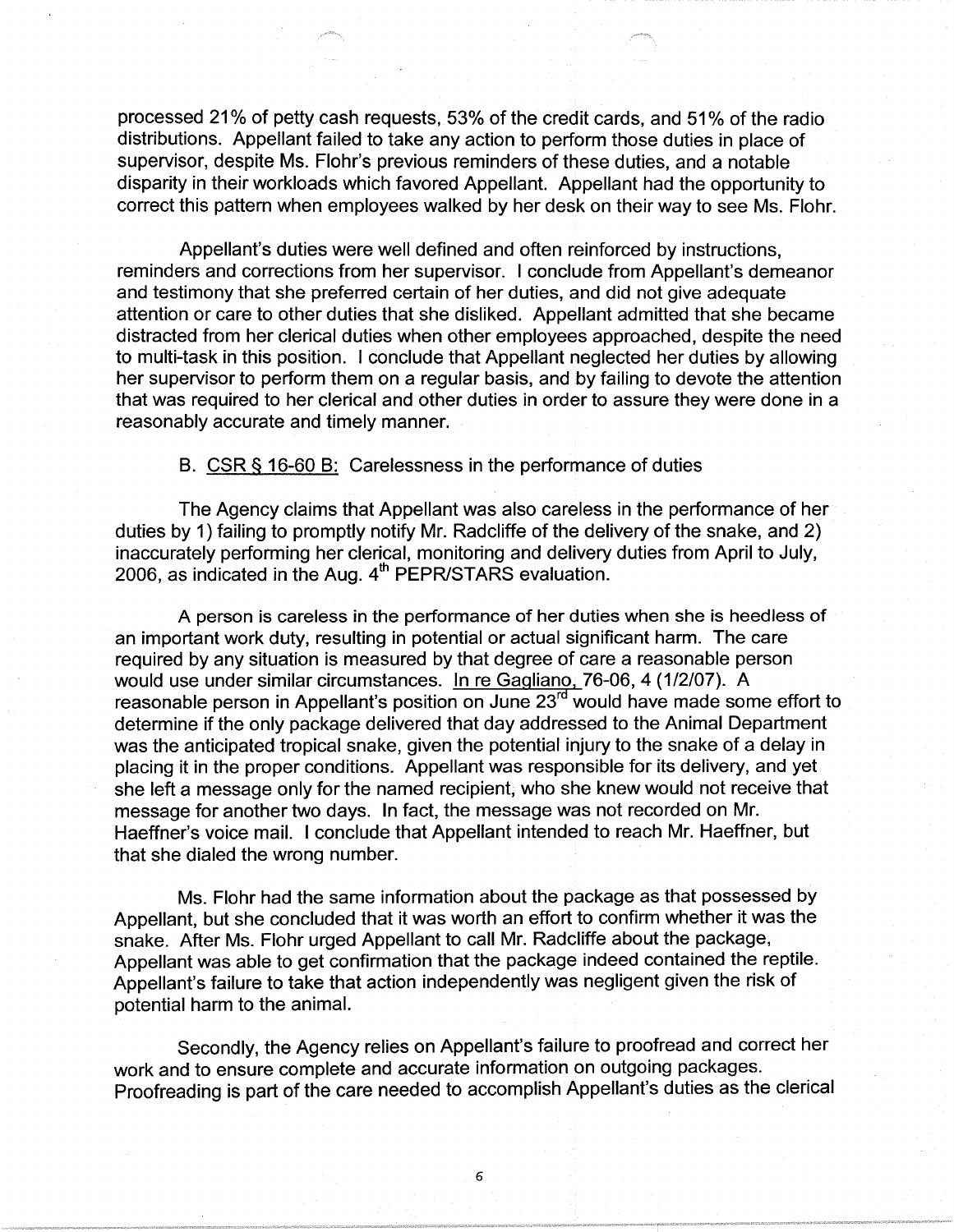assistant to the Operations Department. Appellant admits the mistakes shown in Exhibits 12, 13 and G, but states that some of those mistakes were caused by her need to do other tasks at the same time, and others were minor or corrected by Ms. Flohr. The evidence shows that Appellant needed frequent reminders to perform routine parts of her duties. [Exhs. 8, 9, 14, 20-8.]

A reasonably careful person in Appellant's position would attend to her clerical duties in order to ensure they were performed with accuracy. The evidence showed that Appellant's work on special projects sometimes contained obvious errors even after numerous previous drafts were corrected by her supervisor. The admitted errors were both substantive, showing inaccurate budget codes and VIN numbers, and in appearance. [Exhs. 12, 13, G, and K.] Multiple errors in one spreadsheet were reported to Ms. Flohr by the Chief Financial Officer, causing inconvenience and embarrassment to the Operations Department. Ms. Flohr was required to proofread Appellant's work before it went out in order to avoid similar situations. Appellant's errors and omissions displayed carelessness in the performance of her duties, despite her receipt of numerous reminders and opportunities to improve.

/

C. CSR§ 16-60 J.: Failing to comply with orders of supervisor or failing to do assigned work which the employee is capable of performing

The Agency's evidence is directed to the second part of the rule; specifically, that Appellant failed to handle petty cash requests, credit card distributions, and radio movements, despite the fact that those tasks were her priority assignments. Appellant admits that many employees chose to go to Ms. Flohr to obtain these services, but argues that Ms. Flohr failed to direct them back to her. Ms. Flohr responded that good customer service means doing the work requested as soon as it is asked, without delaying employees by referring them back to Appellant.

Violation of this rule requires evidence that a supervisor assigned work to Appellant, and that she failed to perform that work. The Agency established that Appellant neglected the above duties, as indicated in Section A. of this decision. For this reason, the Agency proved that Appellant failed to do the assigned work in violation of this rule.

D. CSR § 16-60 K: Failure to meet established standards of performance

This rule requires proof that qualitative or quantitative standards of performance were made known to an employee, and that the employee failed to meet them.

The Agency maintains that Ms. Flohr's May 4, 2005 directive established the standards of performance applicable to incoming and outgoing packages. [Exh. 6-1.] Appellant does not dispute that she received the directive, and that it established the standards by which she was to perform those duties. Appellant proved that she performed two of the three tasks listed in the directive by logging the item on the spreadsheet, and notifying the listed recipient within ten minutes, albeit ineffectively.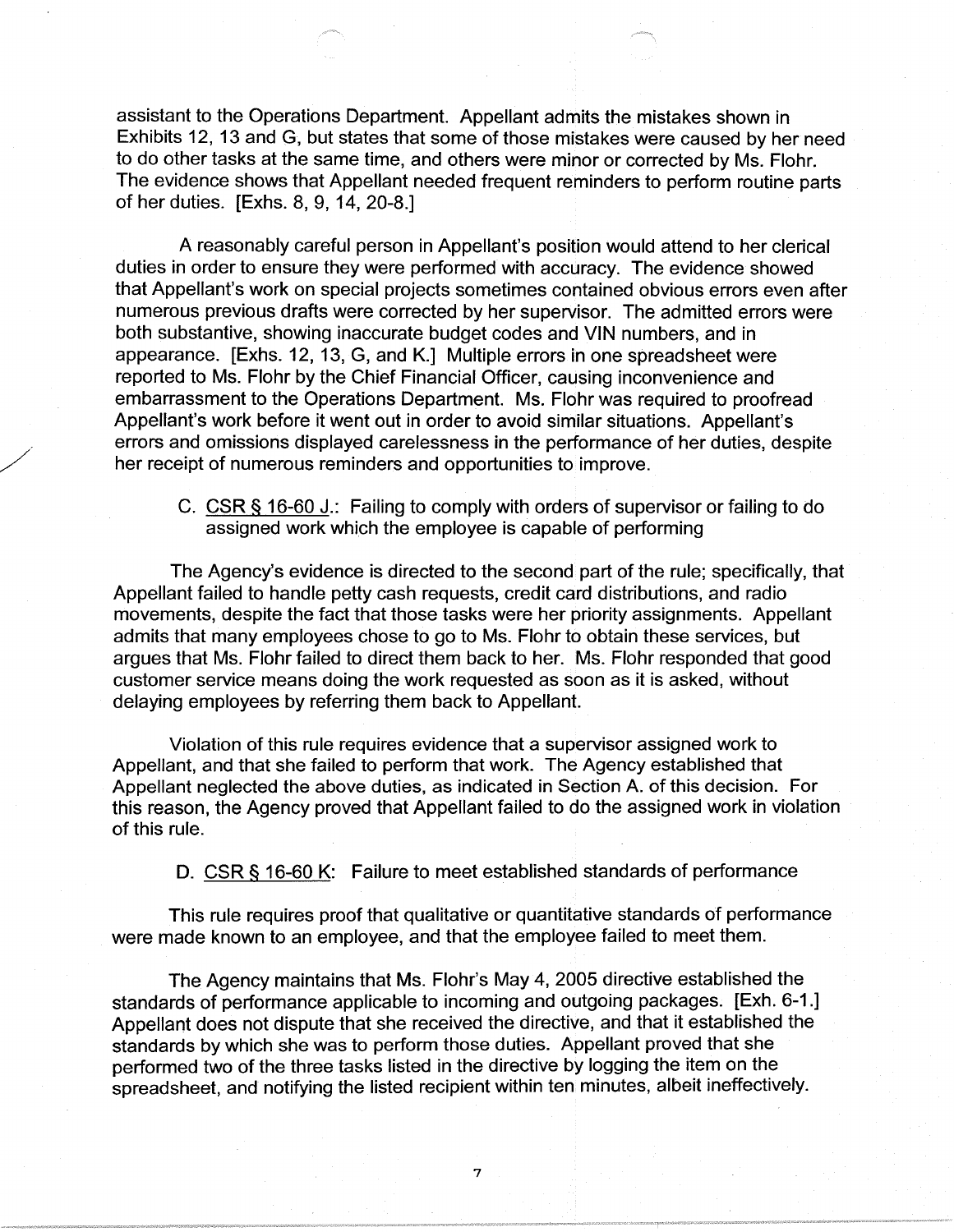There was no evidence as to whether Appellant performed the third and last instruction in the directive, which was to write the name of the department and person receiving the package on the package, and the Agency does not raise that issue in this discipline. Appellant argues that she did not violate the directive when she failed to look beyond the name listed on the package and assume it was the awaited snake. Since the directive does not mandate that Appellant inquire into the accuracy of any information on the package, Appellant did not violate the directive by failing to question the actual recipient.

As to outgoing packages, Appellant admitted that on May 2, 2007 she sent a FedEx package with an air bill that lacked the pickup date, sender's name and budget code, but explained that she was assisting someone while completing the task. [Exh. 8.] Appellant also admitted that on May  $16<sup>th</sup>$  she called for a FedEx pickup before the package was ready, which compelled the carrier to wait, and that she neglected to include the date, type of service, and budget code on the air bill. [Exh. 9.] The directive requires Appellant to make sure that all outgoing FedEx packages have a completed form and budget code, and call for pickup after the package and form are ready. Appellant failed to follow the directive in both of the above instances.

In addition, the disciplinary letter cites Appellant's receipt of her third consecutive needs improvement PEPR/STARS evaluation, covering a nine-month period of substandard work. Exhibit 20 documents Appellant's inadequacies in performing general office duties, special projects, and package deliveries. Appellant admits some of the mistakes identified in the evaluation, and explains others by citing distraction by other tasks, co-workers' choices, changing procedures and following instructions. Appellant testified that some of her favorite work was taken away by her supervisor, and she did not enjoy the tasks that remained in her job after her work load decreased. That fails to explain her continued performance issues in the same areas after those issues were documented in two previous detailed evaluations. [Exhs. 15, 17.] Appellant has failed to meet clear and established performance standards in violation of **CSR** § 16-60 K.

#### V. Penalty

Appellant contends that the termination is too harsh in light of the nature of the performance issues cited in the disciplinary letter, and that her supervisor's management style caused many of the problems. The Agency counters that, given extensive previous discipline and reinforcement given for similar mistakes, the penalty of termination is in keeping with progressive discipline, and is necessary based upon Appellant's refusal to acknowledge the problems and take advantage of opportunities to improve her performance.

The Career Service Rules require progressive discipline to correct inappropriate behavior or performance. Discipline must be reasonably related to the seriousness of the offense, and appropriate to correct the situation and achieve the desired change in behavior or performance. CSR§ 16-10.